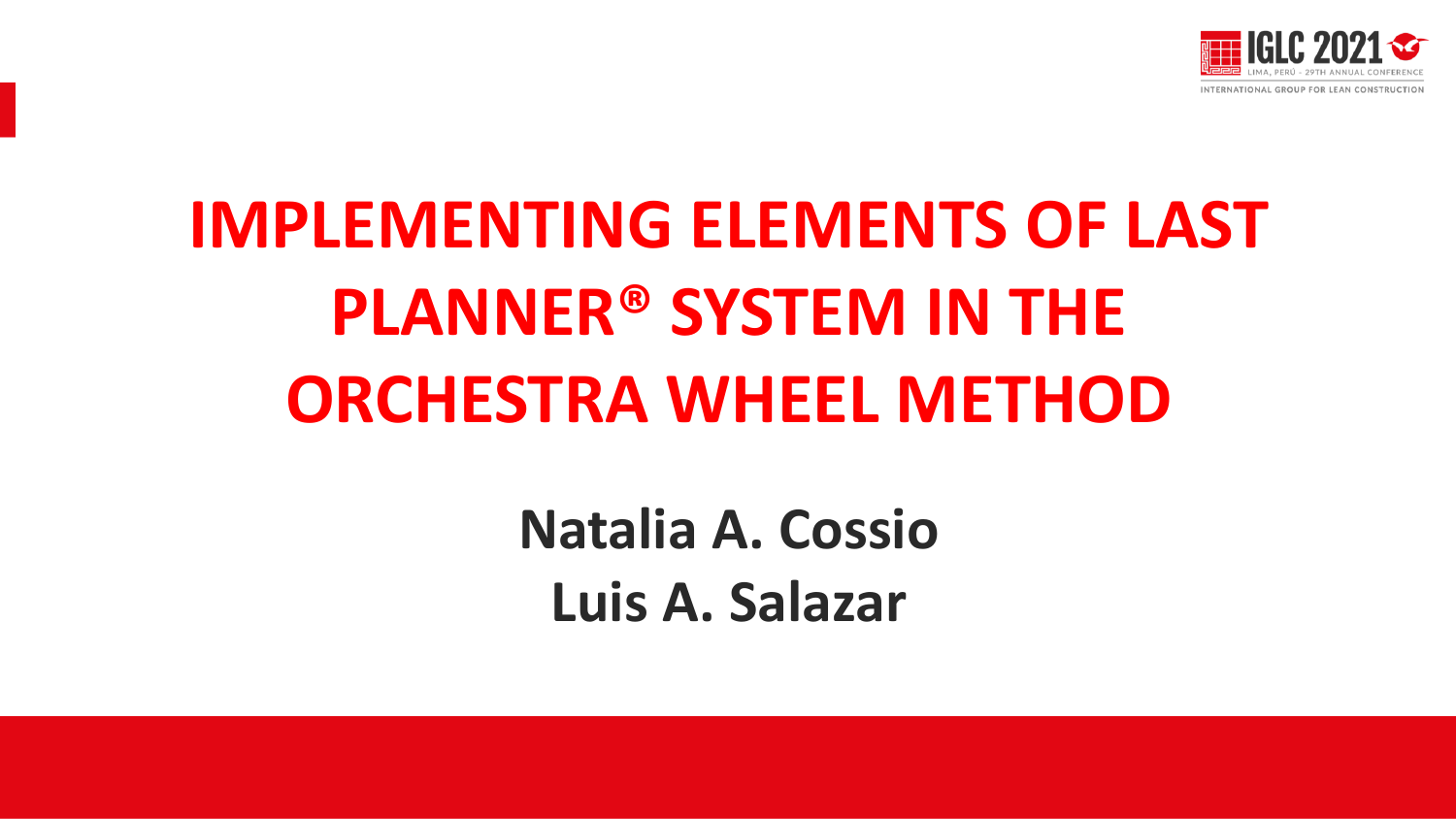

### **WHAT IS THE ORCHESTRA WHEEL METHOD?**



#### ORCHESTRA WHEEL METHOD

Site planning method for the construction of high-rise buildings by saturating the Tower Crane to increase productivity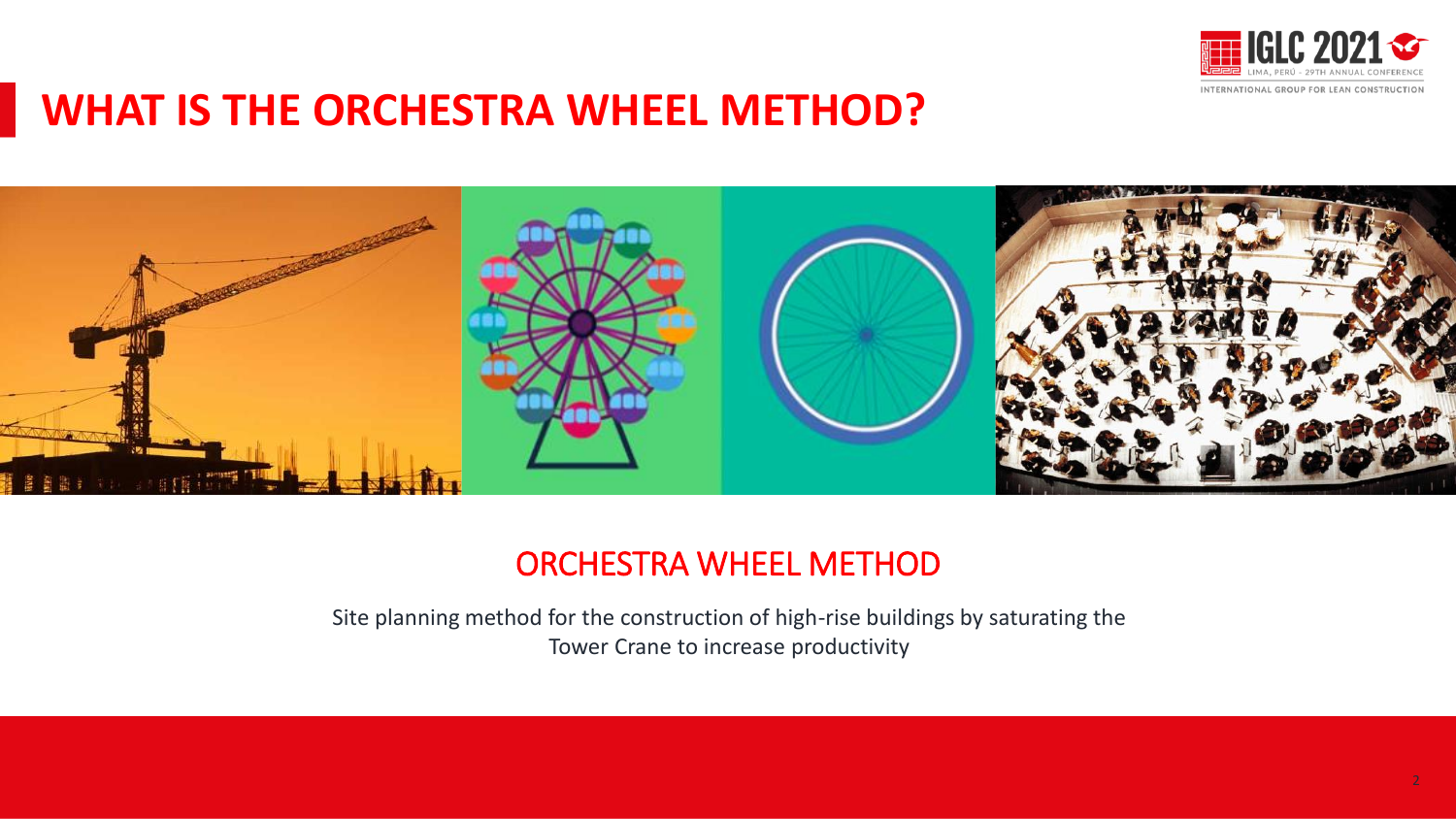

## **BACKGROUND AND CONTEXT**

#### **PRODUCTIVITY IN THE CONSTRUCTION INDUSTRY**

The **construction industry** is among the **most relevant economic sectors worldwide**  (McKinsey 2017).

However, as labor productivity **growth in construction has only been 1% in the last 20** 

**years** (McKinsey 2017; The World Bank 2020).

Real gross value added per hour worked by persons engaged, 2005 \$  $Index: 100 = 1995$ 

200 180 160 140 120 100 80 1995 2000 05 10 2014 Construction  $-\blacksquare$  Total economy  $-$  Manufacturing

**Figure 1.** Globally, labor-productivity growth lags behind that of manufacturing and the total economy. (Source: McKinsey, 2017). It provides **employment to 7% of the world´s population**,

generating spending on goods and services that reaches **13% of the world's GDP** (McKinsey 2017).

Which has led to an **increase in costs** due to the large number **of activities that do not add value to the final product** (Salazar et al. 2020).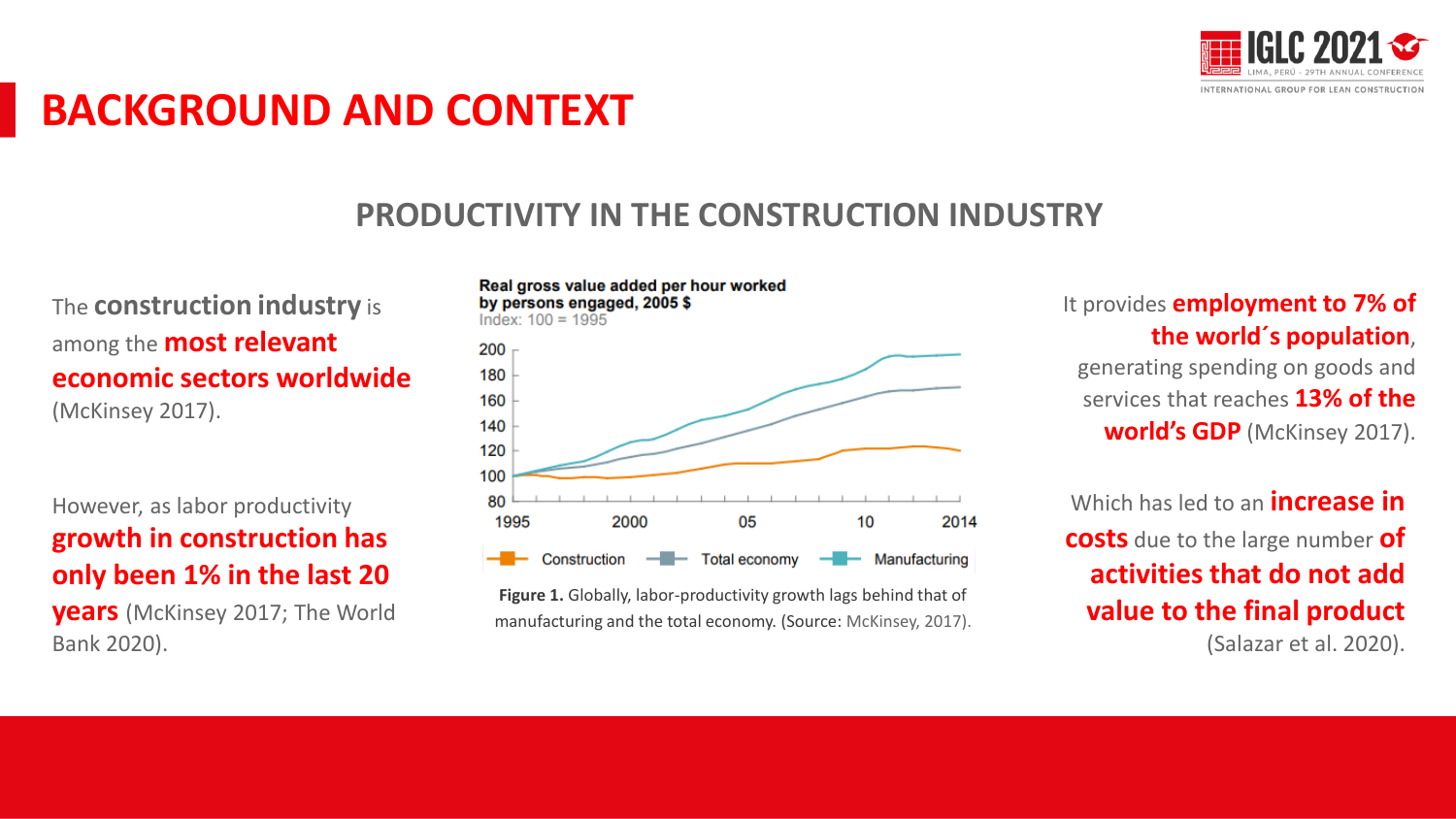

## **BACKGROUND AND CONTEXT**

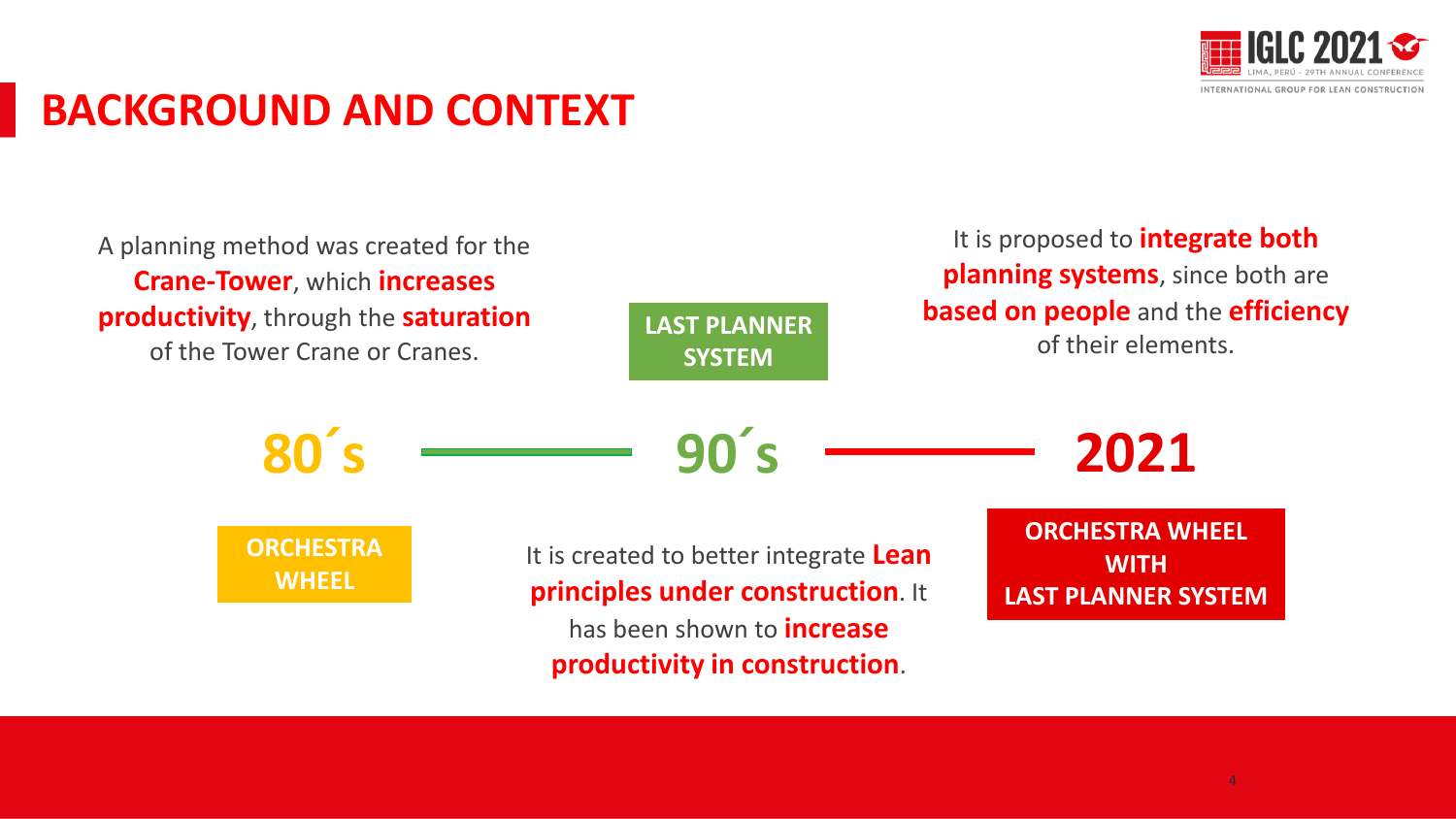

## **RESEARCH METHOD**

#### DESING SCIENCE RESEARCH

|                                                              | <b>Theoretical Background: Literature Review</b>                                                    |                                                                     |                                                                                                                       |                                                           |                                                                                                                                |
|--------------------------------------------------------------|-----------------------------------------------------------------------------------------------------|---------------------------------------------------------------------|-----------------------------------------------------------------------------------------------------------------------|-----------------------------------------------------------|--------------------------------------------------------------------------------------------------------------------------------|
|                                                              | Discover problems and<br>opportunities                                                              | State of the art and practice                                       | <b>Design and construction</b>                                                                                        | <b>Evaluation</b>                                         | <b>Validation</b>                                                                                                              |
| <b>Planning and</b><br>control of<br>current<br>productivity | How to improve the productivity<br>of high-rise buildings?<br>Strategic planning of the tower crane | Planning and productivity in<br>construction in Chile and the world | Survey: What methods are used to<br>plan construction at height and<br>what productivity indicators are<br>monitored? | Discussion of questions with the<br>Academic Expert Panel | Validation of the response with<br>survey of professional experts in<br>high-rise buildings                                    |
| <b>Current Crane</b><br><b>Planning</b>                      | What is the way to plan the tower<br>crane today?                                                   | How to plan on construction at<br>height today                      | Methodological diagram of the<br>current planning of the tower crane                                                  | Discussion with the Panel of<br>Professional Experts      | Validation with a panel of<br>professional experts                                                                             |
| Methodology<br>"Orchestra<br>Wheel"                          | What planning method to use to<br>improve productivity in high-rise<br>construction?                | Methodology "Orchestra Wheel"                                       | Methodological diagram of the<br>"Orchestra Wheel" method                                                             | Discussion with an expert in the<br>OW method             | Validation with an expert in the OW<br>method                                                                                  |
| Methodological<br>proposal<br>$OW + LPS$                     | What planning method<br>complements and improves the<br>"Orchestra Wheel" method?                   | Last Planner® System                                                | Methodological diagram of the<br>"Orchestra Wheel" method with<br>LPS elements                                        | Discussion with panel of academic<br>experts              | Validation with panel of academic<br>experts<br>Proposal to improve the planning<br>and productivity of high-rise<br>buildings |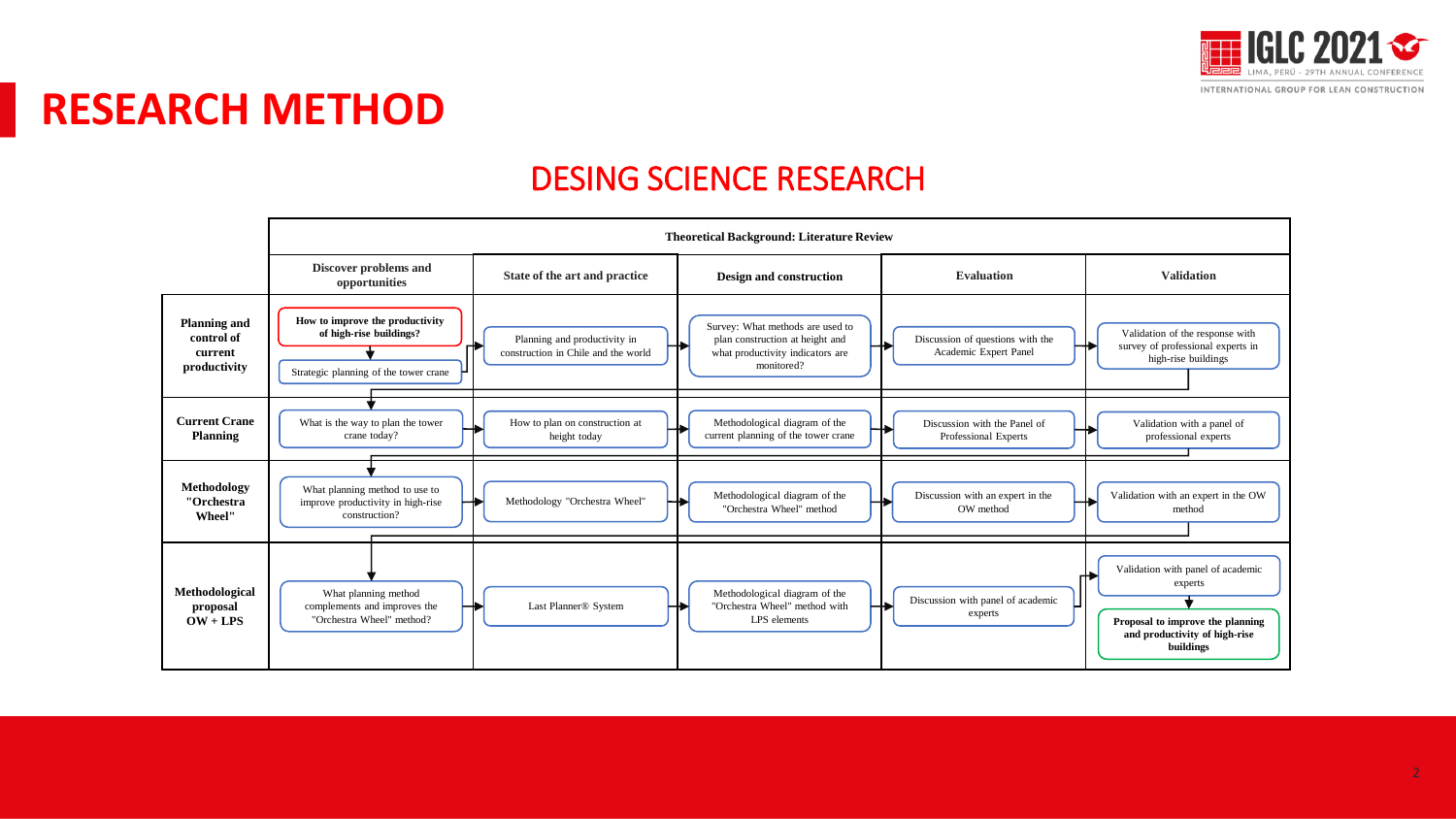

## **DIAGRAM OF CURRENT PROCESS OF USE OF CRANE TOWER**

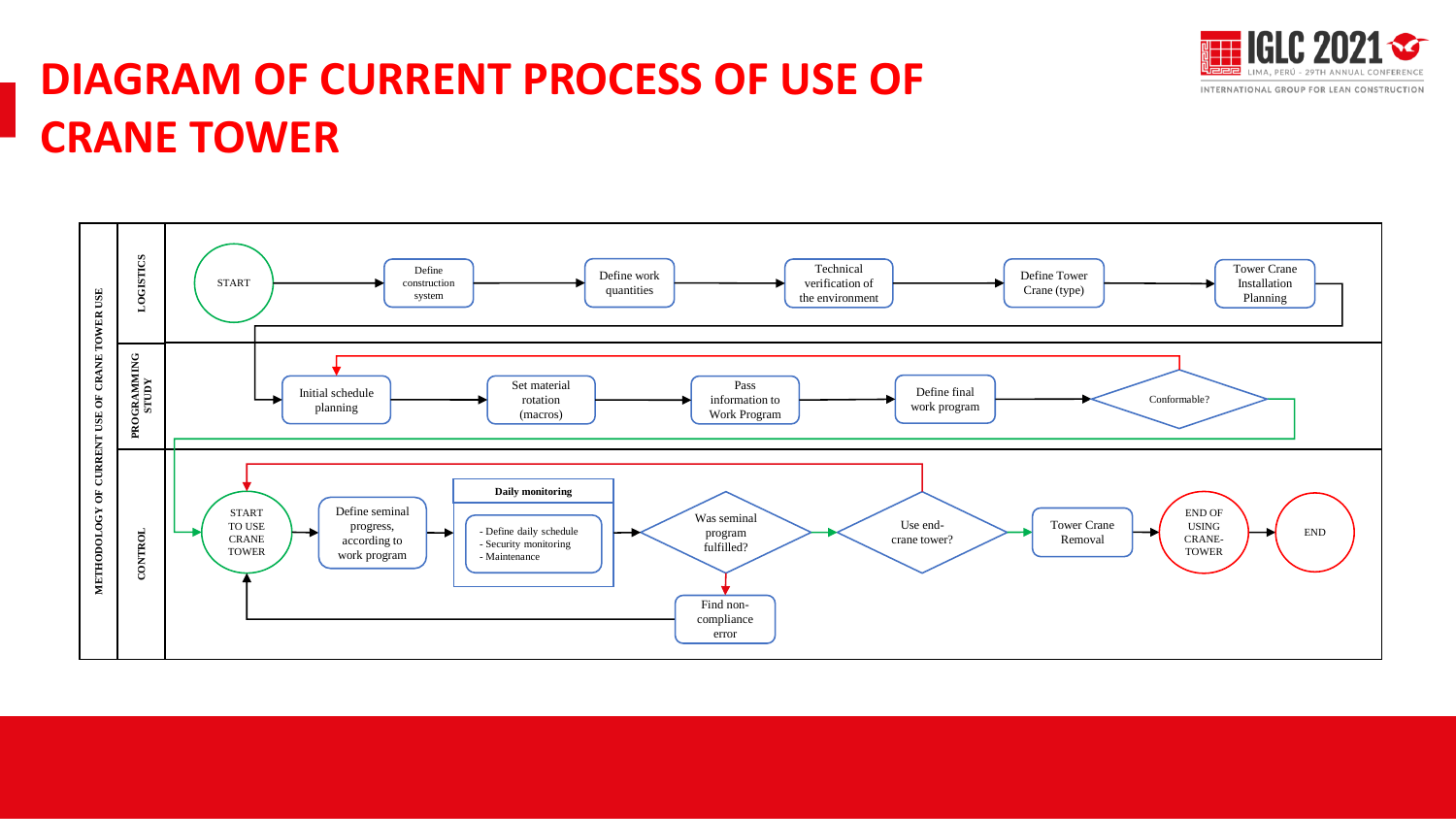

## **DIAGRAM OF THE "ORCHESTRA WHEEL" METHODOLOGY**

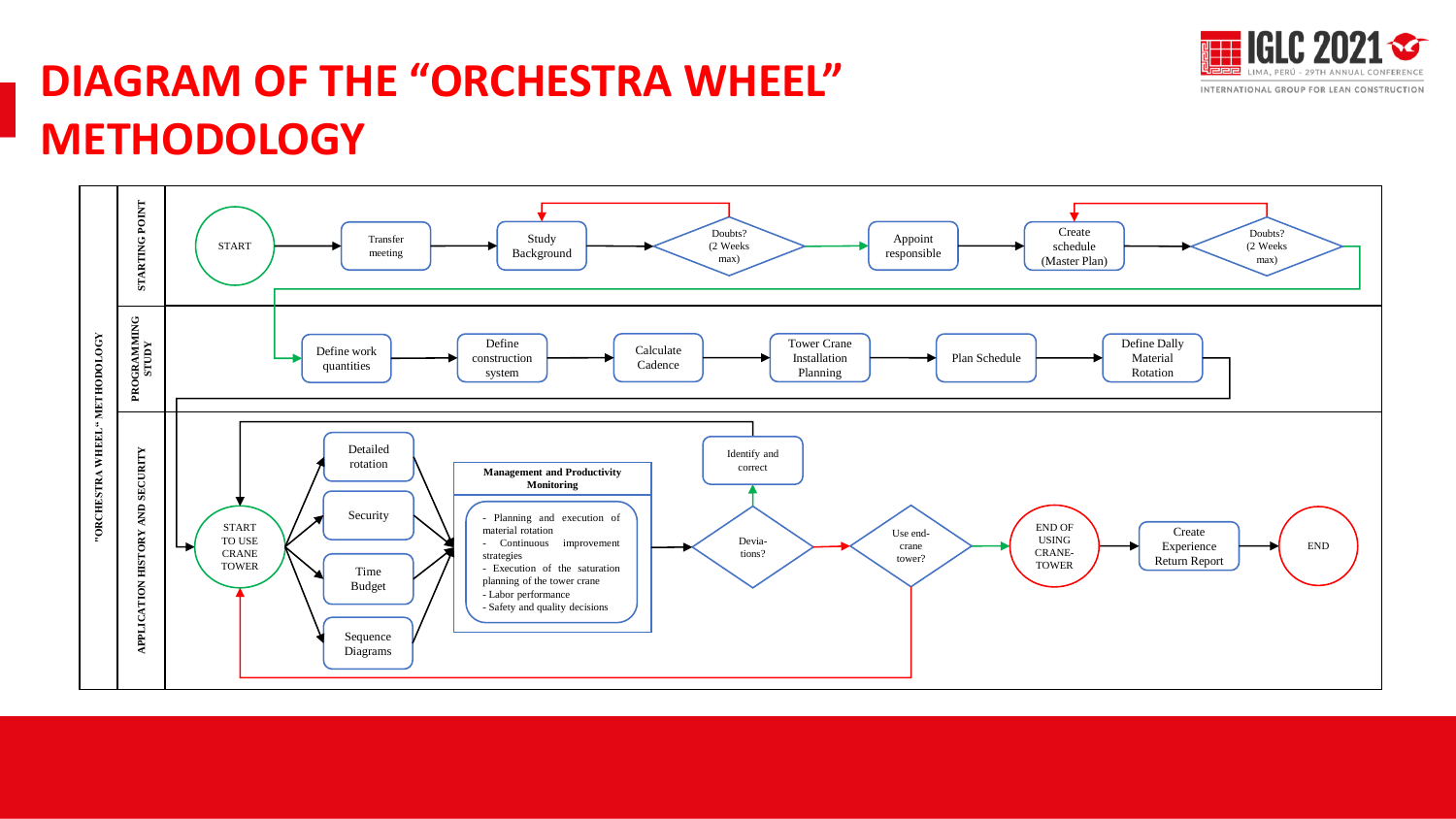

### **PROPOSAL DIAGRAM METHODOLOGY OW AND LPS**

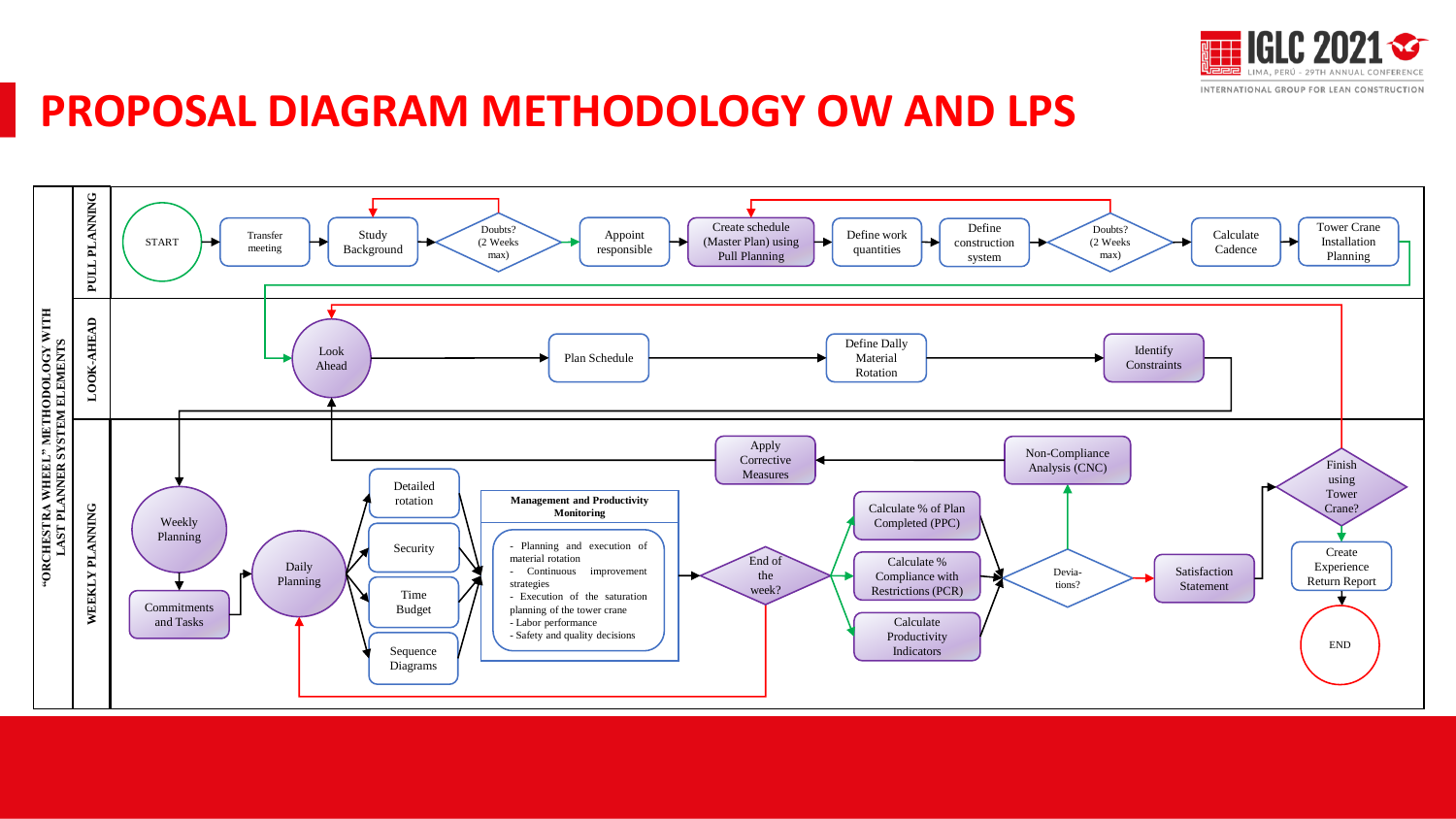

## **CONCLUSIONS**

The **main contribution** was creating the **methodological proposal** for the implementation of the elements **of LPS in the OW method** to improve the planning of projects in high-rise buildings that use Tower Cranes.

The **main limitation** of this research was that the system **could not be implemented in a case study**.

Furthermore, this methodological proposal **is limited to a single Tower Crane**. However, although the proposed diagram **could be adapted to two or more** Cranes- Tower, it is not shown in the present investigation.

Finally, **as future research**, we propose to implement this new methodology in **construction projects in high-rise buildings**.